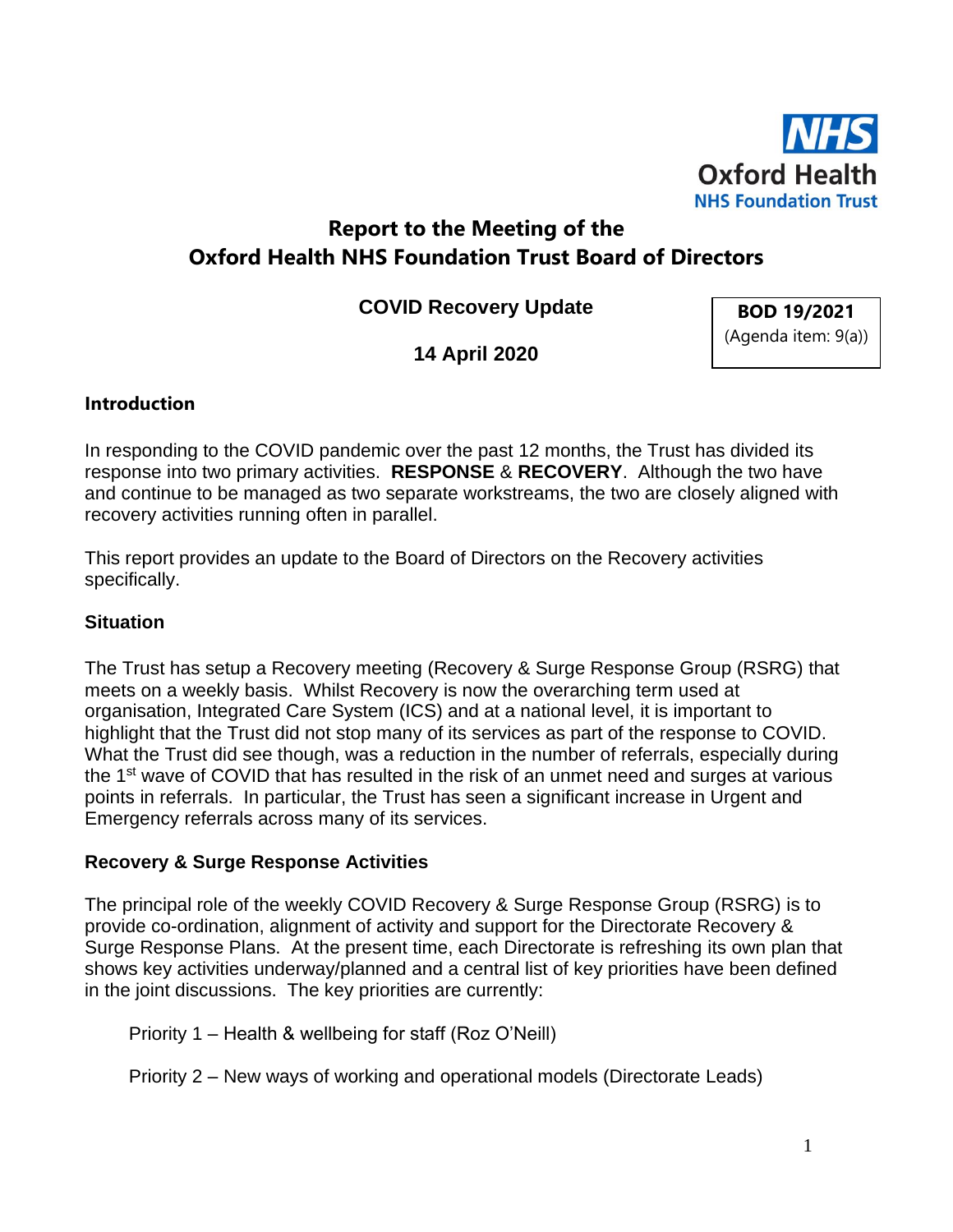Priority 3 – Demand & Capacity (Martyn Ward/Nic McDonald)

Priority 4 – Surge Planning (Martyn Ward/Nic McDonald)

Priority 5 – Learning from COVID (Directorate Leads)

Priority 6 – Preparing for further waves of COVID (Directorate Leads)

# **Recovery Principles**

In developing Directorate Recovery Plans, the following principles have been defined by the RSRG.

- As with the 1<sup>st</sup> phase of Recovery, the Directorates will continue to own their own Recovery & Surge Response Plans and will continue to receive support from the central teams (in particular, Estates and IM&T)
- COVID 19 will remain a threat for a considerable period of time. The Infection Prevention Controls (IPC) are likely to remain in place for the remainder of this year (and potentially beyond) despite the Government's published roadmap. For this reason, the Trust will not have full access to its estate for a comprehensive return to face to face appointments in the near future
- Whilst numbers have now reduced at both local and at a regional level, it is very likely that there will be further waves of infection throughout 2021
- There will be an increase in demand for services as lockdown restrictions are eased.
- The Trust will adopt a hybrid model in terms of the delivery of its services and will continue to see and treat patients using a combination of face to face and digital contacts
- Reporting to Commissioners (over and above the agreed urgent and emergency performance indicators) will resume but not until early summer at the earliest.

# **Key Activities by Priority:**

Priority 1 – Health and wellbeing for staff (Roz O'Neill)

- o **Additional days leave** for all staff in FY22
- o Completion of Risk Assessments & staff vaccinations
- o Focus on **releasing time for staff** to participate in health and wellbeing activities
- o Environmental safety and support for staff (including rest areas, IT equipment etc)
	- Working at Home support package advice, support & guidance (including financial support)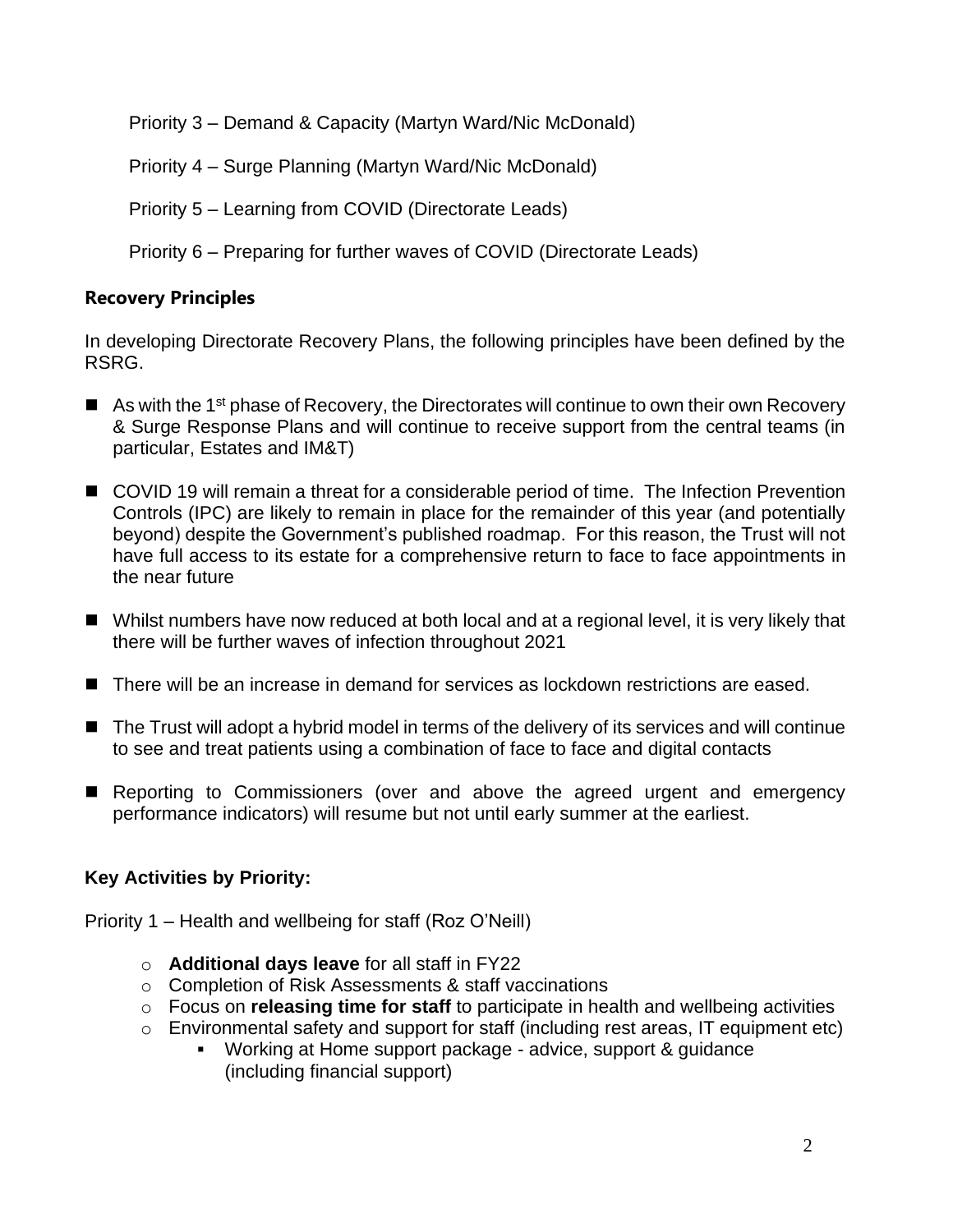- IT equipment made available, information sheets/guidance and new apps to enable Teams
- o Collaborative approach between the **Mental Health & Wellbeing Hubs** and the enhanced **Occupational Health & Wellbeing project** across BOB to ensure alignment
- o
- The three key deliverables of the hub are to deliver proactive outreach and engagement, to provide rapid assessment to staff in need of support, and to facilitate onward referral and rapid access to existing mental health services and support where needed.
- The enhanced Occupational Health and Wellbeing Project will provide rapid, convenient and co-ordinated access to specialist OH&WB and ensure appropriate triaging to maximise the impact of the Mental Health & Wellbeing Hubs.
- o Restart of the Trust's Stress Steering and action groups
- o Further development of a wellness culture in the Trust
	- Single page H&W COVID-19 page developed with easily identified support boxes in partnership with Psychosocial Response group
	- Collation of resources and creation of video on stress control strategies
- o **Leadership development** through coaching and mentoring
- Priority 2 New ways of working and operational models (Directorate Leads)
	- o **Qualitative analysis** of the impact of the rapid **transition to digital**
	- o **Quality Impact Assessments** to be completed (QIA) for all service changes
	- o Narrative to describe **changes to services** that have happened, are scheduled to happen, why, the benefits and any new or elevated risks

Priority 3 - Demand & Capacity (Martyn Ward/Nic McDonald)

- o Development of the **Demand & Capacity Planning APP** that is now available in the Trust's Online Business Intelligence (TOBI system)
- o Demand and capacity plans by service line to show what can be achieved with the resources available and to **improve the management of risks** such as extended waiting times

Priority 4 - Surge Planning (Martyn Ward/Nic McDonald)

o Development of an **automated tool** that supports the identification of unmet need and develops the Trust's understanding of the **impact of the forecast surge** – especially on waiting times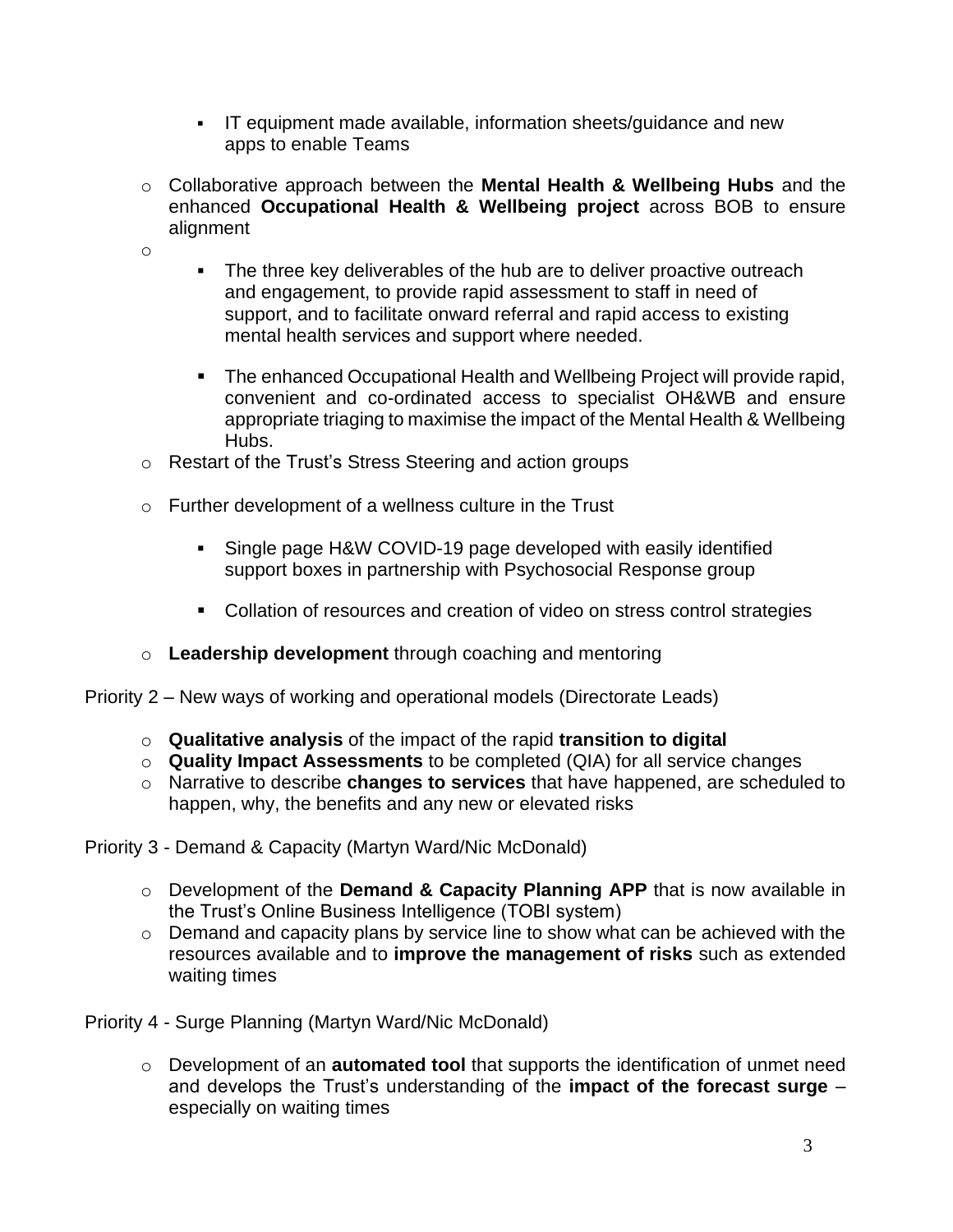Priority 5 **-** Learning from COVID (Directorate Leads)

- o Identify the **key learning** in responding to and recovering from the first waves of COVID
- o Identifying and adopting the **learning from other organisations** via the various System wide Recovery Groups/Plans

Priority 6 - Preparing for further waves of COVID (Directorate Leads)

- o Further development of the Trust's approach to managing its COVID Response
- o Ensuring that the **Trust's estate is prepared** in the best way possible (given the current conditions) for staff (e.g. rest areas) and patients
- $\circ$  Continuing to rollout equipment (such as laptops and phones) to ensure staff can work in a **mobile and flexible way**, freeing up clinical time and reducing travel

## **Outline Timeline**



### **Key Risks Identified by the RSRG**

- o Ongoing workforce pressures and impact of 'burnout' from COVID Response
- $\circ$  A surge of unmet need could overwhelm services in the spring/summer?
- o Managing the Trust's estate during a return to the new 'Norm'
- o An uncertain financial regime after Q2 FY22
- $\circ$  Services remain in different places Fully in response, partially in response, partially in recovery etc
- o System pressure to return to pre-COVID levels too soon